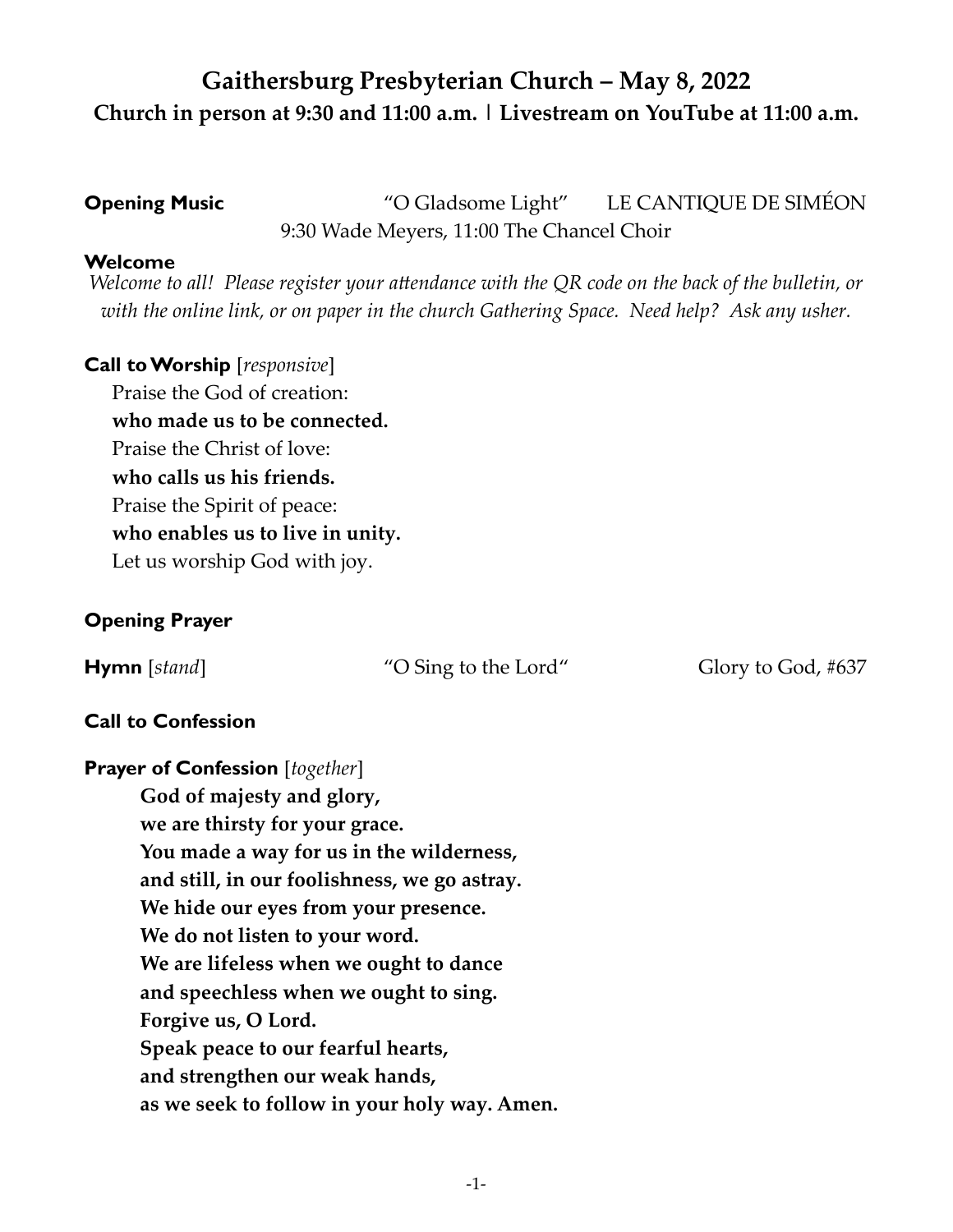[*Silence for Personal Prayer*]

## **Assurance of Pardon** [*responsive*]

Now return to the Lord with joy and gladness. Sing a song of redemption! Let sorrow and sighing be no more. **In Jesus Christ we are forgiven. Thanks be to God. Alleluia! Amen!**

# **We Listen to God's Word**

## **Children's Message**

*Children and youth leave for class. Children can be picked up after church in Room 30/31 or Room 32/33. At 11:00, youth will be released from class to find you.* 

**Sung Response** [*seated*] "Lord, You Give the Great Commission" Glory to God*, # 298 Verse one.* 

**Scripture** [*responsive*] **Psalm 30:1–5, 11–12**  1 I will extol you, O Lord, for you have drawn me up, and did not let my foes rejoice over me. 2 O Lord my God, I cried to you for help, and you have healed me. **3 O Lord, you brought up my soul from Sheol, restored me to life from among those gone down to the Pit. 4 Sing praises to the Lord, O you his faithful ones, and give thanks to his holy name.**  5 For his anger is but for a moment; his favor is for a lifetime. **Weeping may linger for the night, but joy comes with the morning.**  11 You have turned my mourning into dancing; you have taken off my sackcloth and clothed me with joy, **12 so that my soul may praise you and not be silent. O Lord my God, I will give thanks to you for ever.**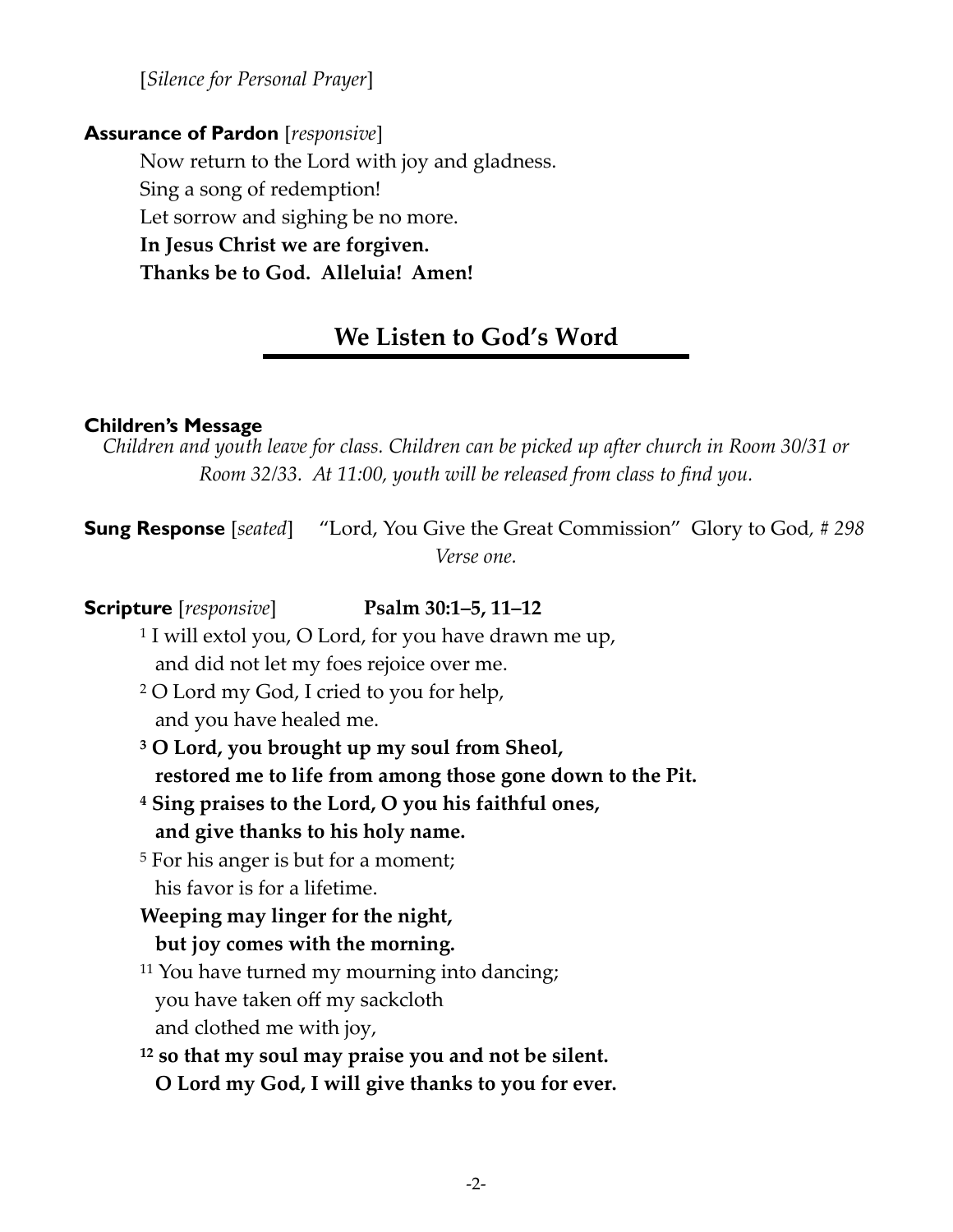## **Luke 17:11–16**

On the way to Jerusalem Jesus was going through the region between Samaria and Galilee. 12As he entered a village, ten lepers approached him. Keeping their distance, 13they called out, saying, 'Jesus, Master, have mercy on us!' <sup>14</sup>When he saw them, he said to them, 'Go and show yourselves to the priests.' And as they went, they were made clean. 15Then one of them, when he saw that he was healed, turned back, praising God with a loud voice. 16He prostrated himself at Jesus' feet and thanked him. And he was a Samaritan.

| The Word of God for the people of God. Thanks be to God.                                                                                                                                                                                                                                |                                                                                                                          |  |                                 |
|-----------------------------------------------------------------------------------------------------------------------------------------------------------------------------------------------------------------------------------------------------------------------------------------|--------------------------------------------------------------------------------------------------------------------------|--|---------------------------------|
| <b>Sermon</b>                                                                                                                                                                                                                                                                           | Miss Manners Would Be Proud                                                                                              |  | Rev. Mary Austin                |
| We Respond to God's Grace                                                                                                                                                                                                                                                               |                                                                                                                          |  |                                 |
|                                                                                                                                                                                                                                                                                         |                                                                                                                          |  |                                 |
| <b>Hymn</b> [stand]                                                                                                                                                                                                                                                                     | "There's a Wideness in God's Mercy"                                                                                      |  | Glory to God, #435              |
| <b>Moment for Ministry</b>                                                                                                                                                                                                                                                              |                                                                                                                          |  | <b>Communications Committee</b> |
| Invitation to Generosity and Prayer of Thanksgiving                                                                                                                                                                                                                                     |                                                                                                                          |  |                                 |
| <b>Offertory Anthem</b>                                                                                                                                                                                                                                                                 | The Lord Is My Shepherd<br>9:30 Wade Meyers, 11:00 The Chancel Choir                                                     |  | <b>Robert G. Newton</b>         |
| <b>Prayers of the People</b>                                                                                                                                                                                                                                                            |                                                                                                                          |  |                                 |
| <b>The Lord's Prayer</b> [together]<br>Our Father, who art in heaven,<br>hallowed be thy name,<br>on earth as it is in heaven.<br>and forgive us our debts,<br>as we forgive our debtors;<br>and lead us not into temptation,<br>but deliver us from evil.<br>For thine is the kingdom, | thy kingdom come, thy will be done,<br>Give us this day our daily bread;<br>and the power, and the glory, forever. Amen. |  |                                 |